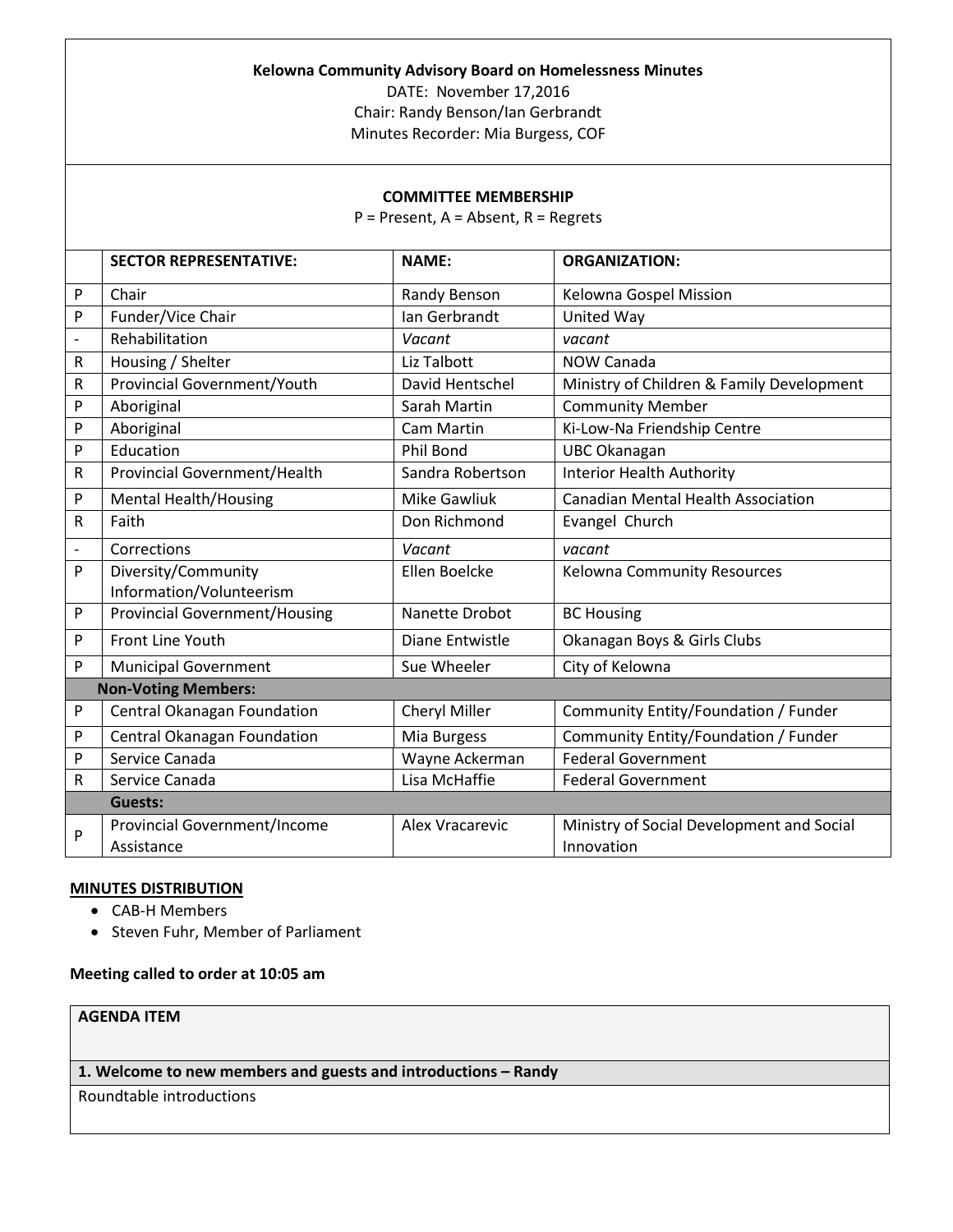### **2. Approval of November, 2016 agenda and September, 2016 minutes – Randy**

Motion to accept November agenda and September minutes: Mike, Diane (seconded)

# **3. Community Entity update-Mia**

**Meeting with Christine McPhee, Kelowna Branch Head Librarian, Okanagan Regional Library**

- Met in September
- Explained HPS funding and the role of the CAB
- Shared information on available resources
- Christine wanted to know more about resources and ways the library can better support individuals experiencing homelessness
- I shared resource information: Street Survival guide, information on the role of urban Outreach, CMHA MH crisis line.
- Connected Christine with JoAnne from KGM for information on KGM outreach

### **National Conference on Ending Homelessness**

- Met with co-chairs of Ontario Housing First Network
- Attended sessions on Housing Registry lists, BC Housing funded shelters, Permeant Supportive Housing (shifting to adopt some principals of HF), indigenous based permanent supportive housing

# **2018 PiT Count Update**

- Spoke with HPS policy analyst at the CAEH conference
- Canada is developing guidance on screening-in people experiencing hidden homelessness
- 2018 count will take place between March and April 2018
- There will be a directed CFP call to CEs (CE will get first choice to conduct count or contract it out)
- A preliminary report from the 2016 count was expected to be launched later this fall

### **BC CE Network**

- Have had several teleconferences and two in-person meetings in London
- Continuing to move forward, further develop CE partnerships
- Working towards a Provincial CE conference and seeking out support
- Collective goals so far:
- Provincial coordination in the delivery of the HPS funds in communities across British Columbia
	- o application of consistent operating methodologies
	- o support for new and existing CEs
- Developing a model aligning CEs approach to the 2018 PiT Count that enables the information from the national count to be used to compare homelessness data across British Columbia
- Discussion around 2018 PiT Count supplemental questions
- Working more closely with BC Housing

# **Guest lectured 3 rd year Urban Geography class at UBC-O in October**

 Discussed: Homelessness in Kelowna; PiT count; Federal Government's disinvestment in affordable housing beginning in the 80's and more recent responses to addressing homelessness; Kelowna's housing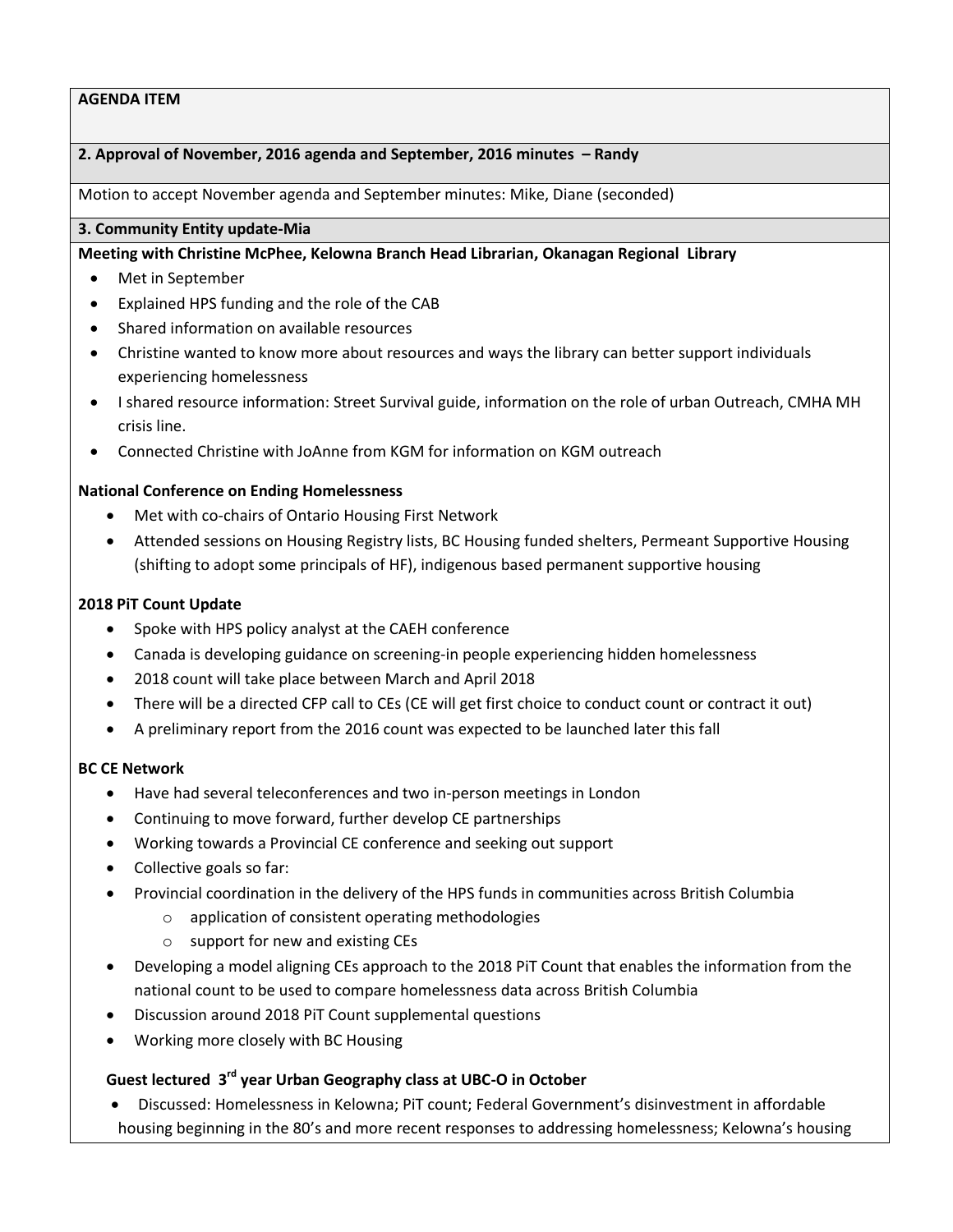landscape; social inclusion and social exclusion; by-laws and city spaces; factors that impact responses to homelessness; social attitudes; funding priorities; and delivery of funding.

### **4. Ministry of Social Development and Social Innovation - HIIT Team update-Alex**

- Alex has been attending 5 community groups
- Hired Nancy Wikeruk for the HIIT team
- Team has been working with by-law services regarding homeless encampments
- Team attends camps and speaks with individuals
- Looking at connecting people that would be appropriate roommates-will connect with CMHA, to see how HIIT may fit with the CMHA housing workshop and landlord engagement
- Working with KGM, CMHA, BCH, IHA
- Trying to ensure cheque deposits run smoothly
- Potential for staff from the Residential Tenancy Branch to host an information session for MSDSI clients
- John Malito is retiring, so MSDSI will hire a new outreach worker

### **5. City of Kelowna update-Sue**

- Continuing to connect with agencies and build relationships
- Amazing services exist already in Kelowna and have great strengths
- Key themes emerging out of discussions with agencies/community partners: good collaborative work being done, opportunity to expand on this to build a systems-focused approach, interest in seeing the City take a leadership role in addressing homelessness
- Sue will present homeless-services system plan to city council in December to verify the City's commitments
- Housing First best practices recognizes the need for a systems approaches to addressing homelessness
- Looking at the needs for non-market sector housing
- City of Kelowna applied under the HPS Social Innovation Fund Call for Proposals to fund the homelessservices system plan
- Received several letters of support from community partners; letters were submitted with application
- The primary ask for funding was to fund a 'backbone' organization
- Backbone will be tied to the City of Kelowna and an advisory committee will provide guidance and support
- Total ask for funding is \$327,000
- Sue continues to research best practices in Canada and building upon them
- Looking at private-sector landlord engagement
- Transitional storage program with KGM is going well
- Sue attended a poverty reduction put on by CATCH (discussion was around poverty and homelessness in Kelowna
- Working with by-law enforcement officers
- By-law officers will continue to have an enforcement-based approach but staff will also receive training on how to support individuals experiencing homelessness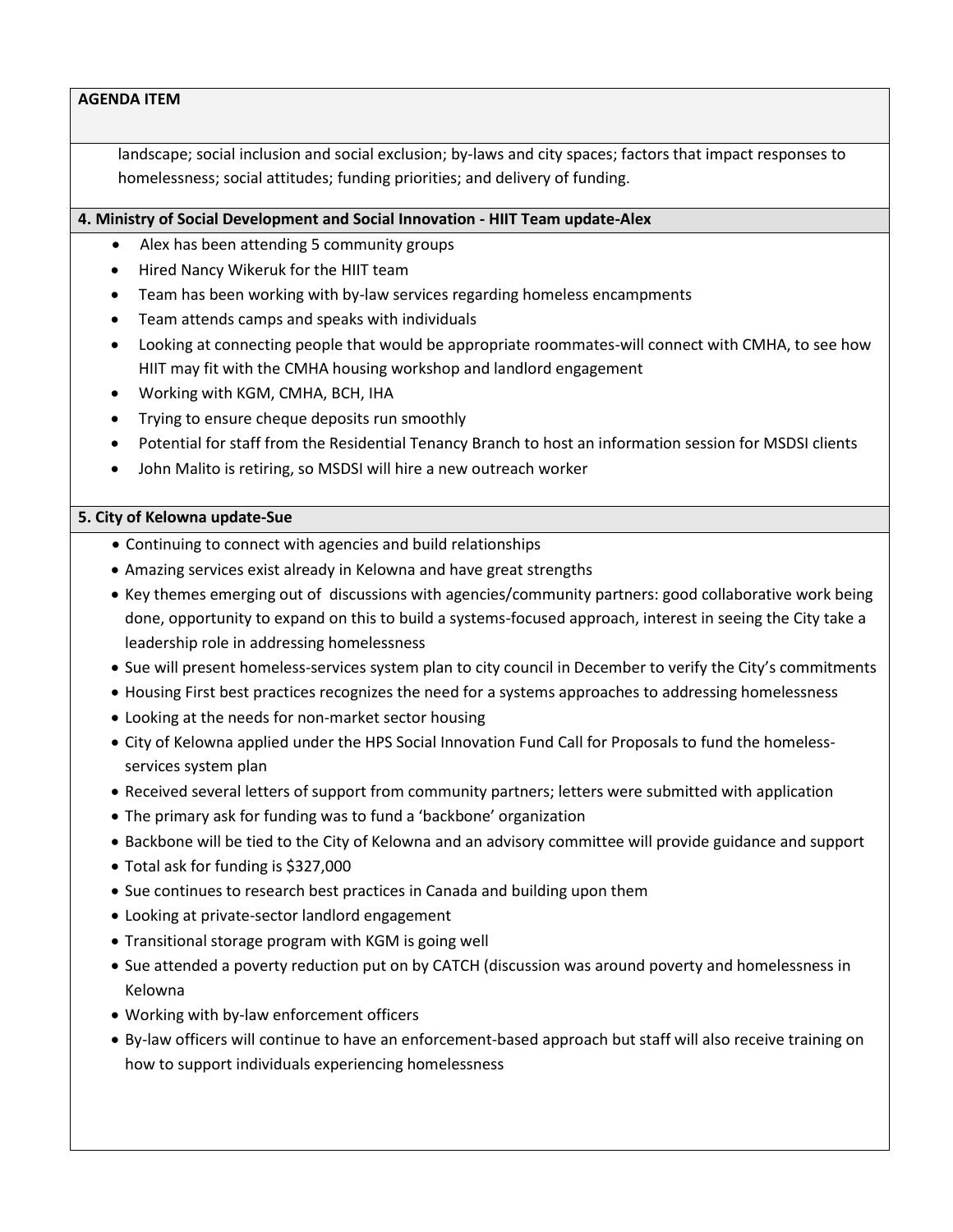# **6. Future direction of the CAB-H-Randy**

### **How does the CAB-H want to proceed for the future?**

- Project approval focus vs taking on additional projects/goals in addition to project approval
- IF project approval, CAB-H must still ensure they are updated on happenings in the Homeless sector to be able to make informed decisions regarding Community Plan updates and Sub-project approval
- Hard to make a decision at this time, as we're just starting to learn more about the City's plan

# **How can the CAB-H be involved/support the City's plan?**

- If necessary, we can convene a sub-committee to determine how we will proceed and bring that back to the CAB-H for a vote
- CAB-H could play a role in assisting with readiness planning for the homeless-serving systems framework

# **Meeting frequency:**

- Mia: this meeting should be the last project approval meeting, unless the Feds make additional funding available for 2018-2019-CE may need to run an additional CFP, time permitting
- Need to determine how many meetings we will have so Mia can create the 2017 meeting schedule
- Mia: we need to ensure we meet the requirements of the elements of a well-functioning CAB-H (See documents I sent out prior to the September, 2016 meeting and the November, 2016 meeting)
- Will keep meetings at a bi-monthly frequency and change if needed

Motion to maintain status-quo for meeting frequency and re-evaluate future direction at future CAB-H meeting: Ian, Diane (seconded)

**7. HPS project approval: Years 2017-2019-Ian**

CAB-H members who self-identified as having a conflict with being involved in the approval of projects excused themselves prior to the HPS project approval meeting: Randy, Cam, Mike, Diane, Nanette

CAB-H members present for approval of projects: Ellen, Sue, Ian, Phil, Sarah Non-Voting CAB-H members present: Wayne, Mia, Cheryl

Mia provided paper copies of the minutes from the Homelessness Partnering Strategy Project Review Committee meeting. These documents were returned to Mia at the end of the meeting.

The following projects were approved by the CAB-H, as recommended by the Homelessness Partnering Strategy Project Review Committee. Motion to approve projects: Phil, Sue (seconded).

### **Designated Communities Funding Stream:**

**Priority 1: Canadian Mental Health Association** Housing First

2017-2018: \$221,100 2018-2019: \$147,400